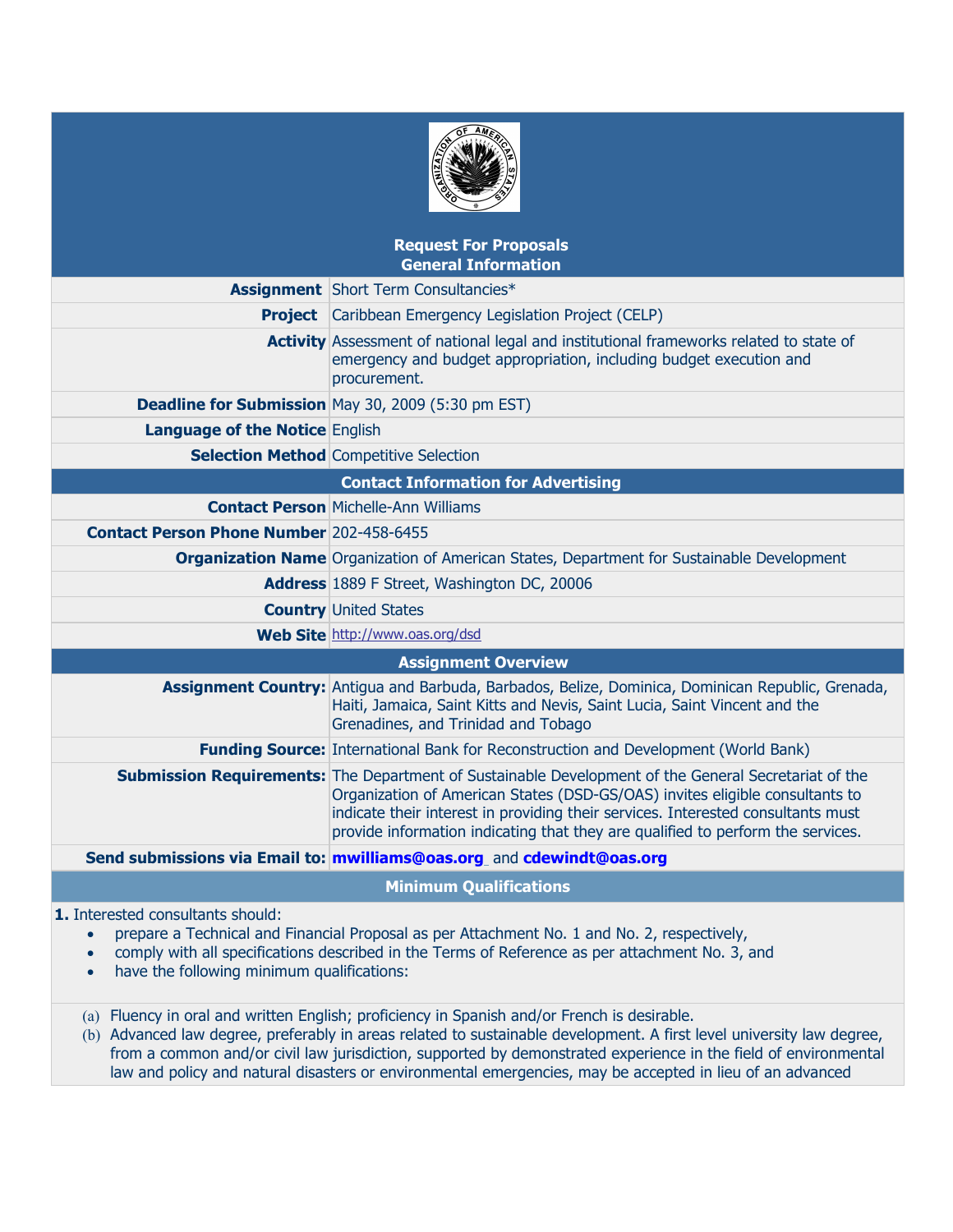degree.

- (c) Knowledge and understanding of institutional and policy issues in the Caribbean pertaining to the declaration of a state of emergency in natural disaster circumstances, disaster emergency and risk management, budget appropriation and execution
- (d) Excellent research, analytical and writing skills
- (e) Prior experience preparing reports and studies, preferably on law and policy related issues, for international organizations, such as the World Bank, U.N. or O.A.S.

**[Comments in brackets [ ] provide guidance to the consultants for the preparation of their Technical and Financial Proposals; they should not appear on the Proposals to be submitted.**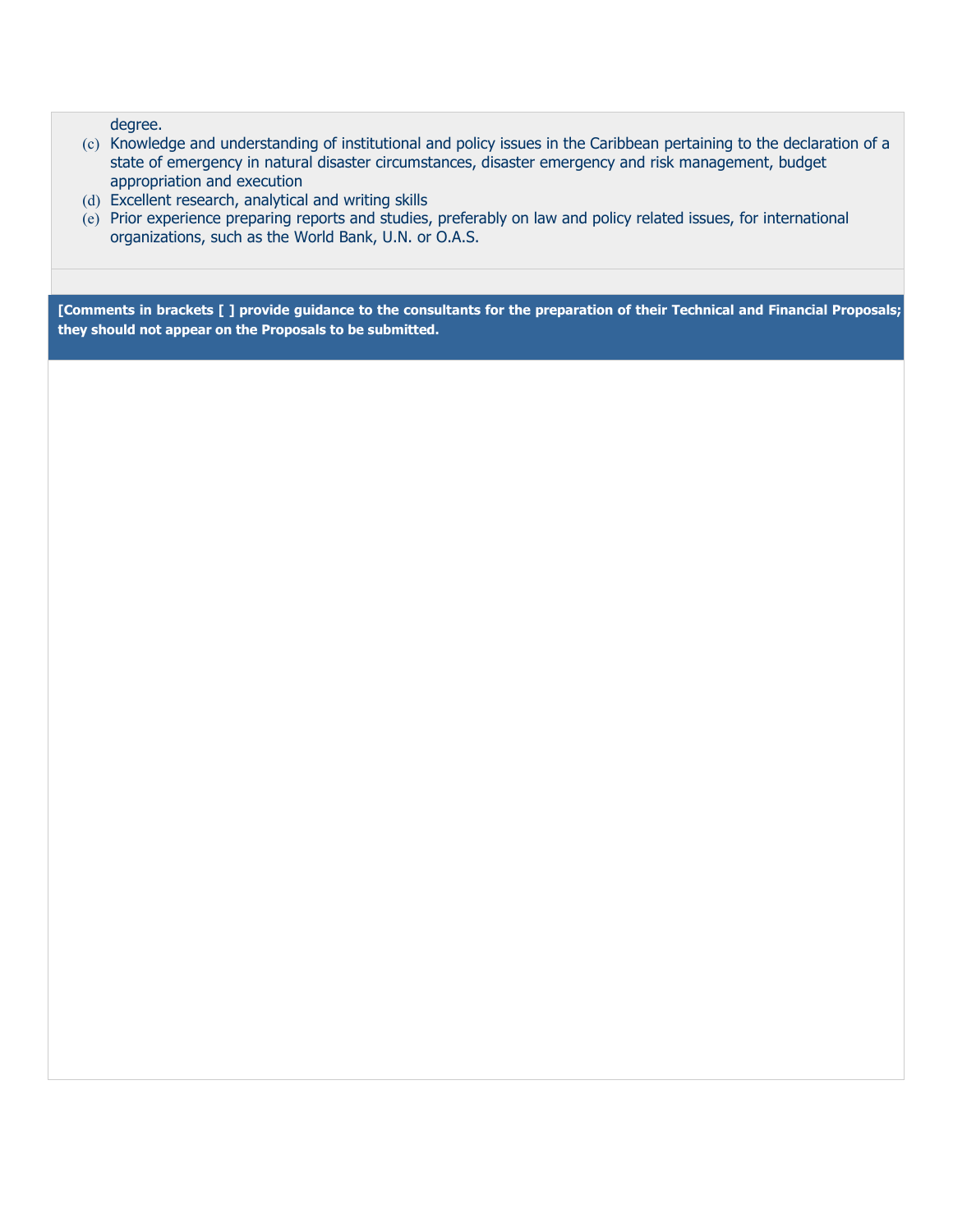## **Attachment No. 1: Technical Proposal**

#### **Page 1**

|                                                      | <b>Contact Information</b> |
|------------------------------------------------------|----------------------------|
| Name:                                                |                            |
| If Applicable, Institutional<br><b>Contact Name:</b> |                            |
| <b>Address:</b>                                      |                            |
| <b>Country:</b>                                      |                            |
| <b>Telephone:</b>                                    |                            |
| Fax:                                                 |                            |
| Email:                                               |                            |
| <b>Website:</b>                                      |                            |

#### **Page 2**

**Project Summary:**

**[An abstract of the Proposal (200 words or less)** must be submitted in English.]

## **Page 3-6**

## **Project description (Maximum four pages):**

#### **A. Consultant's experience (one page)**

[In the case of natural individuals a brief description of their background and experience; for in firms a description of the background and experience of the entity and each associate for this assignment]

### **B. Description of Approach, Methodology and Work Plan for Performing the Assignment**

[Technical approach, Methodology and Work Plan are essential. It is suggested that the Technical Proposal (4 pages, inclusive Form 1, charts, and diagrams) be divided into the following three chapters:

#### a. Technical Approach and Methodology

Explain your understanding of the objectives of the assignment, approach to the services, methodology for carrying out the tasks and obtaining the expected deliverables. You should highlight the problems being addressed and their importance, and explain the technical approach you would adopt to address them.

## b. Work Plan

Propose the main activities of the assignment, their content and duration, phasing and interrelations, milestones (including interim approvals by the DSD), and delivery dates of the reports. The proposed work plan should be consistent with the technical approach and methodology, showing understanding of the TOR and an ability to translate them into a feasible working plan. A list of the final documents, including reports, drawings, and tables to be delivered as final output, should be included here. The work plan should be consistent with the Work Schedule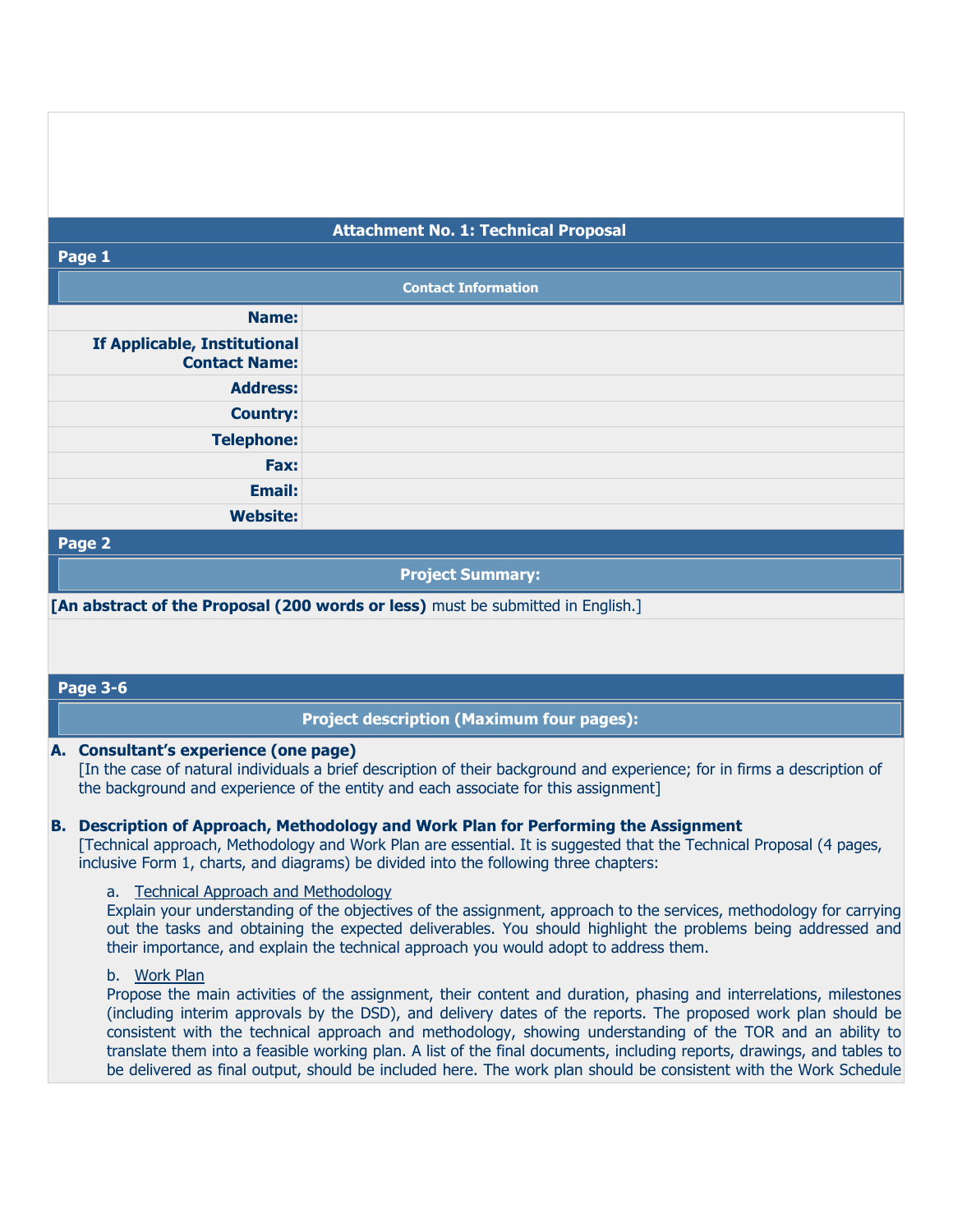of Form 1.

c. Organization and Staffing (applicable only for firms) Propose the structure and composition of your team. You should list the main disciplines of the assignment, the key expert responsible, and proposed technical and support staff.]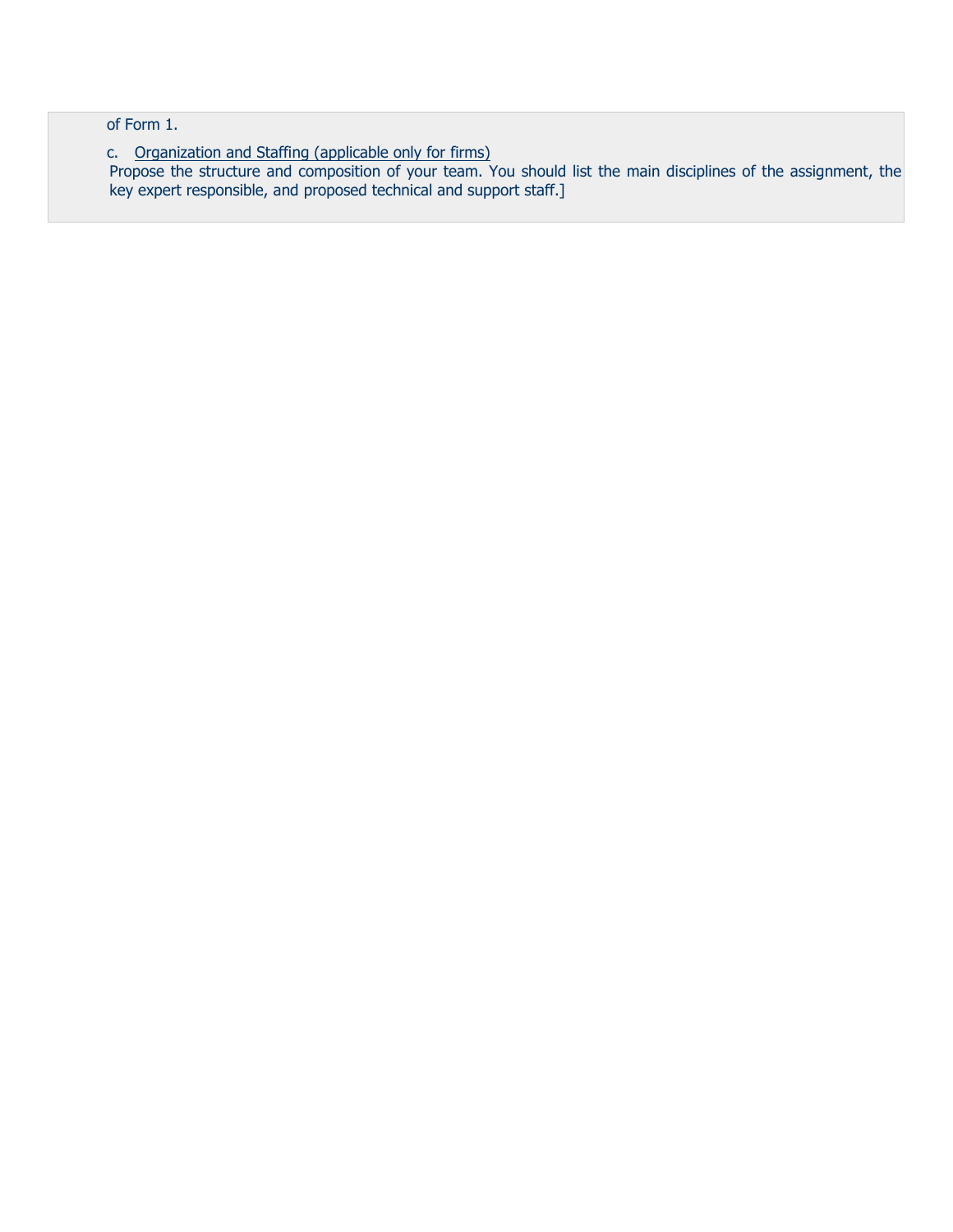|               |                                                               | Form 1: Work Schedule |                         |                     |   |           |           |                |  |
|---------------|---------------------------------------------------------------|-----------------------|-------------------------|---------------------|---|-----------|-----------|----------------|--|
|               | (Consultancy is expected to last no more than six (6) months) |                       |                         |                     |   |           |           |                |  |
|               |                                                               |                       |                         | Months <sup>2</sup> |   |           |           |                |  |
| $\frac{1}{2}$ | Task/Deliverables <sup>1</sup>                                | H                     | $\overline{\mathbf{N}}$ | $\mathbf{m}$        | 4 | <b>In</b> | $\bullet$ | $\blacksquare$ |  |
|               |                                                               |                       |                         |                     |   |           |           |                |  |
| $\sim$        |                                                               |                       |                         |                     |   |           |           |                |  |
| $\infty$      |                                                               |                       |                         |                     |   |           |           |                |  |
| 4             |                                                               |                       |                         |                     |   |           |           |                |  |
| 5             |                                                               |                       |                         |                     |   |           |           |                |  |
| $\circ$       |                                                               |                       |                         |                     |   |           |           |                |  |
|               |                                                               |                       |                         |                     |   |           |           |                |  |
|               |                                                               |                       |                         |                     |   |           |           |                |  |
| $\subset$     |                                                               |                       |                         |                     |   |           |           |                |  |

Indicate all main Task of the assignment, including delivery of reports (e.g.: draft, and final reports), and other appropriate benchmarks. For<br>phased assignments indicate activities, delivery of reports, and benchmarks se 1 Indicate all main Task of the assignment, including delivery of reports (e.g.: draft, and final reports), and other appropriate benchmarks. For phased assignments indicate activities, delivery of reports, and benchmarks separately for each phase.  $\overline{a}$ 

**p** is the contract of the contract of the contract of the contract of the contract of the contract of the contract of the contract of the contract of the contract of the contract of the contract of the contract of the con

2 Duration of activities shall be indicated in the form of a bar chart. Duration of activities shall be indicated in the form of a bar chart.  $\overline{c}$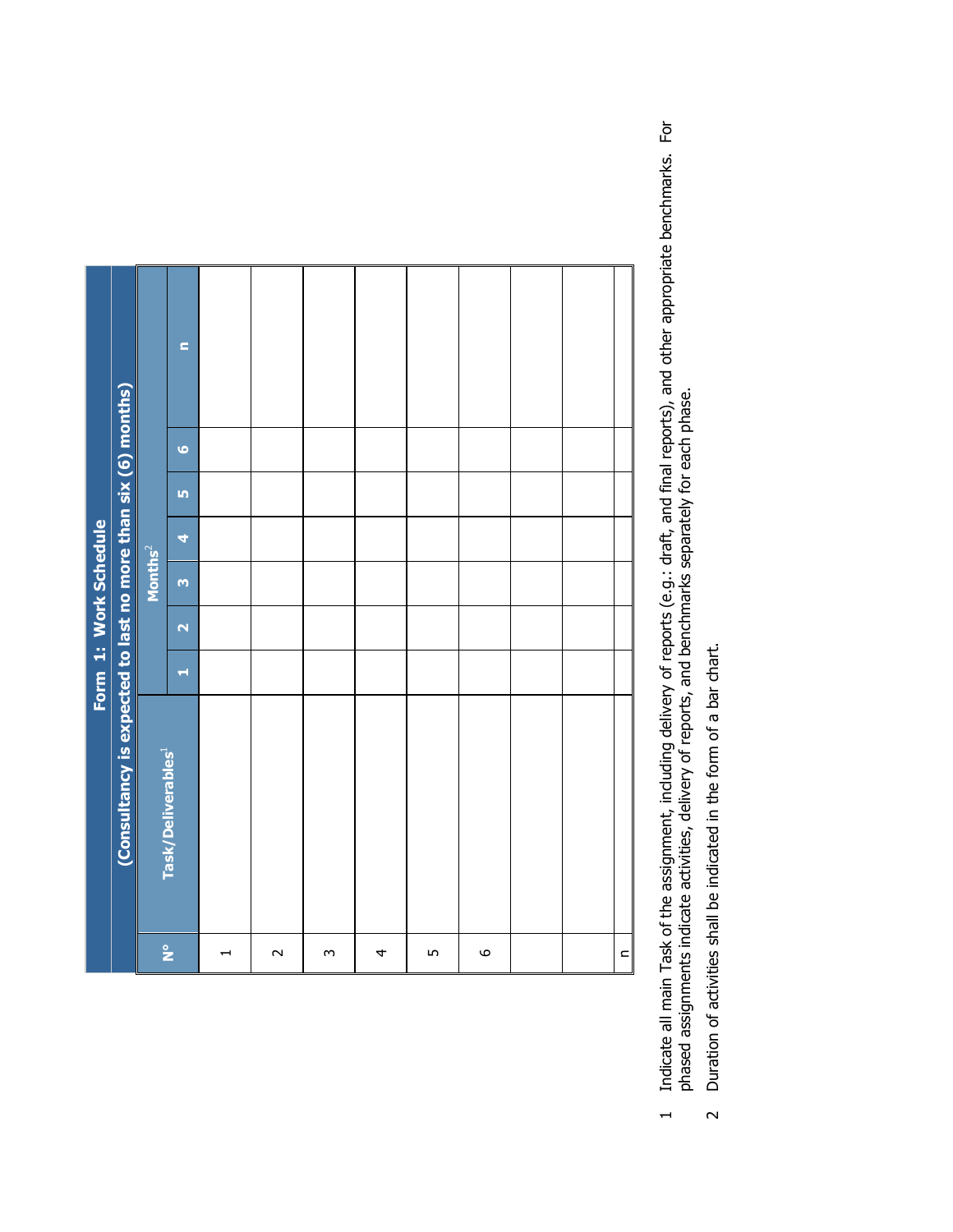Attachment No. 2: Financial Proposal **Page 7 Attachment No. 2: Financial Proposal** 

| $\frac{1}{2}$ | <b>Description</b> <sup>1</sup>                                       | Unit                 | Unit Cost <sup>2</sup> |
|---------------|-----------------------------------------------------------------------|----------------------|------------------------|
|               | Remuneration                                                          | month Rate<br>Staff- |                        |
|               | Per diem allowances                                                   | Day                  |                        |
|               | International flights <sup>3</sup>                                    | Trip                 |                        |
|               | travel expenses<br>Miscellaneous                                      | Trip                 |                        |
|               | n costs between [Insert place] and<br>Communication<br>[Insert place] |                      |                        |
|               | Drafting, reproduction of reports                                     |                      |                        |
|               | Equipment, instruments, materials, supplies, etc.                     |                      |                        |
|               | Local transportation costs                                            |                      |                        |
|               | Office rent, clerical assistance                                      |                      |                        |
|               | ate items that are not anniicable or add other items as needed        |                      |                        |

1 Delete items that are not applicable or add other items as needed. וה<br>הבוור של הבחברת 1 Delete items that are not applicable or add other items as needed<br>2 Indicate unit cost in US Dollars.<br>3 Indicate route of each flight, and if the trip is one- or two-ways.

2 Indicate unit cost in US Dollars.

3 Indicate route of each flight, and if the trip is one- or two-ways.

**Page 8** 

Two references **Two references** 

Page 7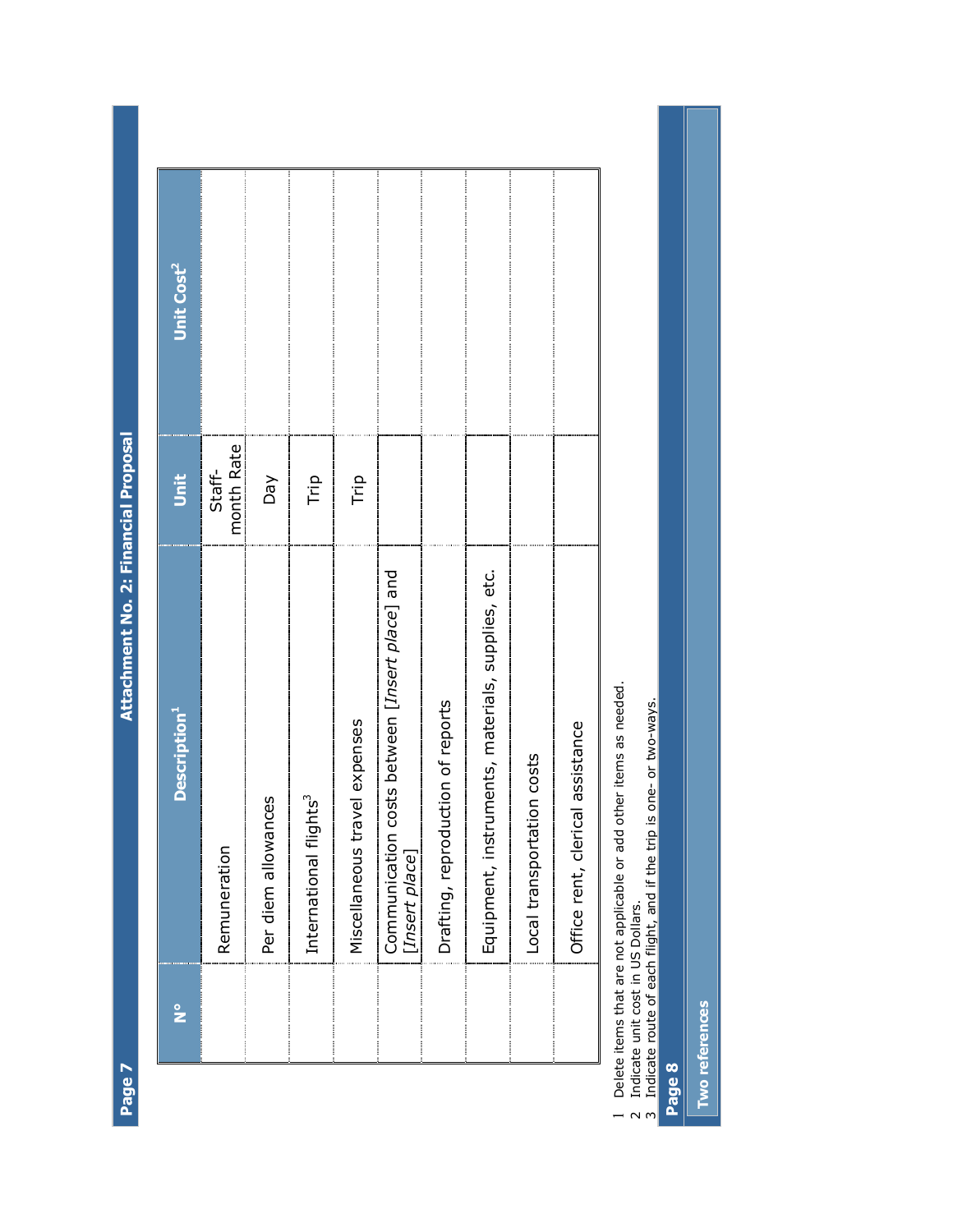# **Attachment No. 3: Terms of Reference Country Assessment of Legal and Institutional Frameworks**

### **I. Background and Project Description**

The current legal and institutional frameworks in the Caribbean limit the ability of governments to respond to natural disasters. These nations lack relevant state of emergency legislation and an institutional framework capable of mobilizing executive powers in the aftermath of a disaster. The Department of Sustainable Development of the Organization of American States (OAS-DSD) with funding from the World Bank will execute the Caribbean Emergency Legislation Project (CELP). The CELP aims to raise awareness among government decision makers and make recommendations, to improve legislative channels and administrative procedures during, and immediately after, the occurrence of a natural disaster.

The proposed project will (1) conduct a study to improve the legal and institutional frameworks related to state of emergency and budget appropriation powers; and (2) conduct national and regional outreach and validation of findings.

The main output of this project will be a set of recommendations for the implementation of clear and transparent procedures triggered under a state of emergency. They will define government powers and responsibilities during these times, with particular emphasis on the emergency declaration and the governance aspects of emergency budget appropriation and budget execution.

## **II. Scope of Work**

The Consultant(s) will be responsible for developing a comprehensive country assessment of legal and institutional frameworks related to state of emergency (the Study). The outcome of this Study should be an identification of needs and recommendations to improve the legal and institutional frameworks related to state of emergency, and budget appropriation and execution in disaster emergency situations. In conducting this Study, the Consultant (s) will:

 (a) Analyze the existing legal and institutional frameworks in each of the following countries: Antigua and Barbuda, Barbados, Belize, Dominica, Dominican Republic, Grenada, Haiti, Jamaica, Saint Kitts and Nevis, Saint Lucia, Saint Vincent and the Grenadines, and Trinidad and Tobago.

This analysis of the existing frameworks will concentrate on identifying provisions related to state of emergency, either at the constitutional or supplementary level, as well as those related to budget appropriation and execution. The analysis will assess the scope, operability and success of these provisions, and identify legislative and administrative gaps in addition to areas for improvement.

The analysis should clearly outline the following:

- (1) The legal and institutional frameworks related to state of emergency and budget appropriation and execution as well as their scope and operability;
- (2) An identification and analysis of legislative and administrative gaps in the existing legal-institutional framework;
- (3) An identification and assessment of provisions in existing legislation and regulations relating to channels of responsibility during times of emergency, and an identification of gaps relating to transparency and accountability.
- (4) A set of recommendations based on the Study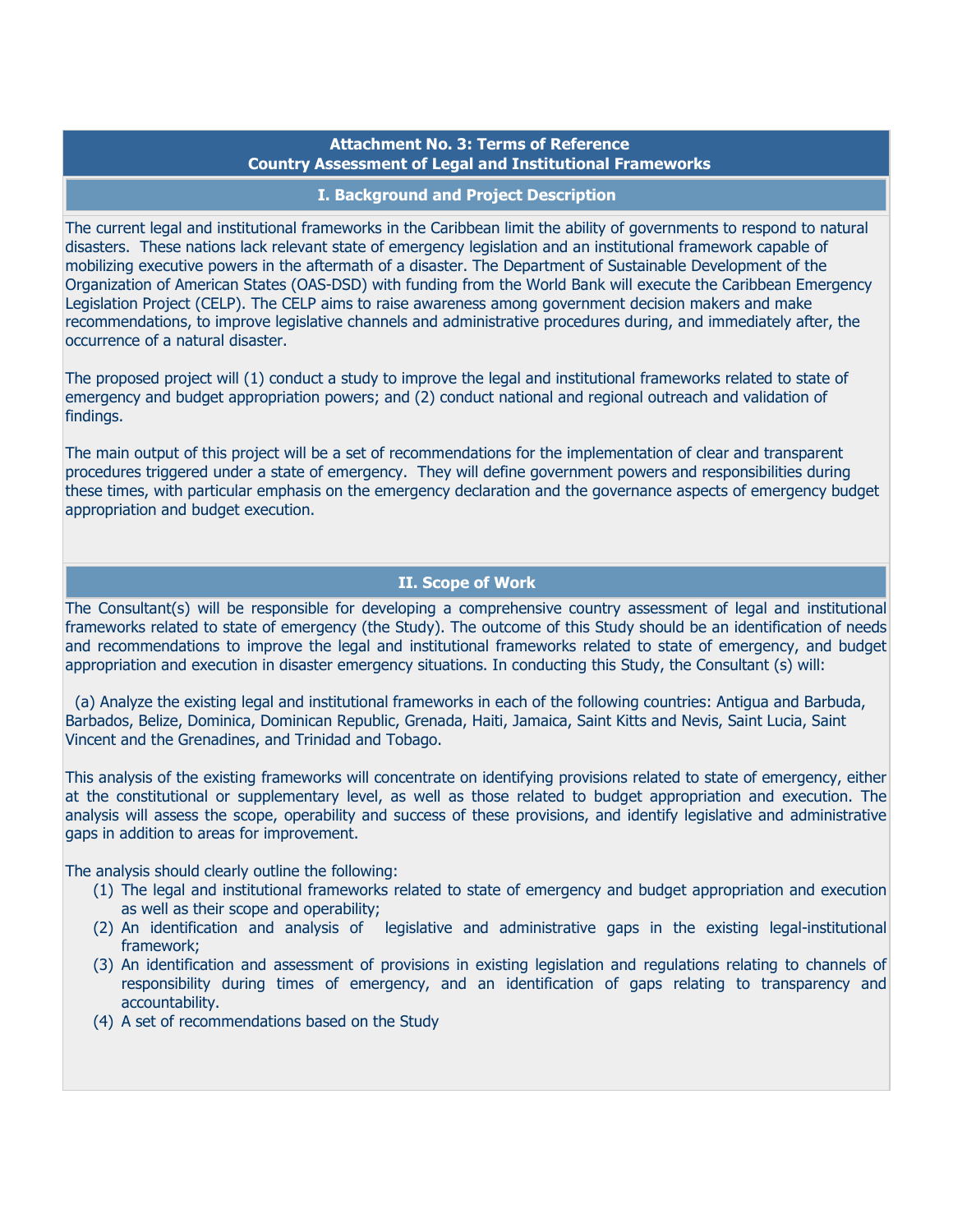# **III. Duration, Payment and Deliverables**

The contract will have a duration of six (6) months. The maximum compensation for **each** country Study is **Four Thousand and Five Hundred United States Dollars (US\$4,500.00)**. Payments will be authorized based on the satisfactory presentation, by the Consultant (s) to the Project Coordinator and the Senior Legal Specialist, of the following deliverables:

The first payment will be due upon presentation by the Consultant of the following:

- A draft inventory and matrix of existing legal and institutional frameworks related to state of emergency and budget appropriation and execution which identify, briefly describe and accurately cite the frameworks; and
- A draft descriptive report of the existing legal and institutional frameworks related to state of emergency and budget appropriation and execution, assessing their scope, and operability.

The second payment will be due upon presentation by the Consultant of the following:

- Identification and analysis of legislative and administrative gaps in the existing legal and institutional framework; and a clear identification of the needs in these frameworks.
- A draft assessment of provisions in existing legislation and regulations relating to channels of responsibility during times of emergency, and a gap analysis of these provisions particularly concerning transparency and accountability.
- A set of recommendations based on the entire study.

The third payment of will be due upon presentation by the Consultant of the following:

First draft of the Study including the above deliverables

The fourth and final payment will be due upon presentation by the Consultant of the following:

• Final draft of the Study including the above deliverables and incorporating any comments or revisions provided by the OAS/DSD.

The General Secretariat of the Organization of American States will make the payments either by wire transfers to the consultant's bank account or through the OAS Office in the country of the Consultant. The taxes and expenses incurred by the Consultant will be responsibility of the Consultant.

# **IV. Selection Criteria**

The Consultant will be chosen through a competitive process and selected on the basis of their demonstrated qualification for the assignment. The selection process will be conducted by a committee comprising of designated OAS-DSD personnel.

The criteria that will be used for selection are the following:

- (i) Consultant's experience: (40%)
- (ii) Methodology: (30%)
- (iii) Key personnel $^1$ : (20%)
- (iv) Participation of Nationals: (10%)

 $<sup>1</sup>$  In the case of a firm.</sup>